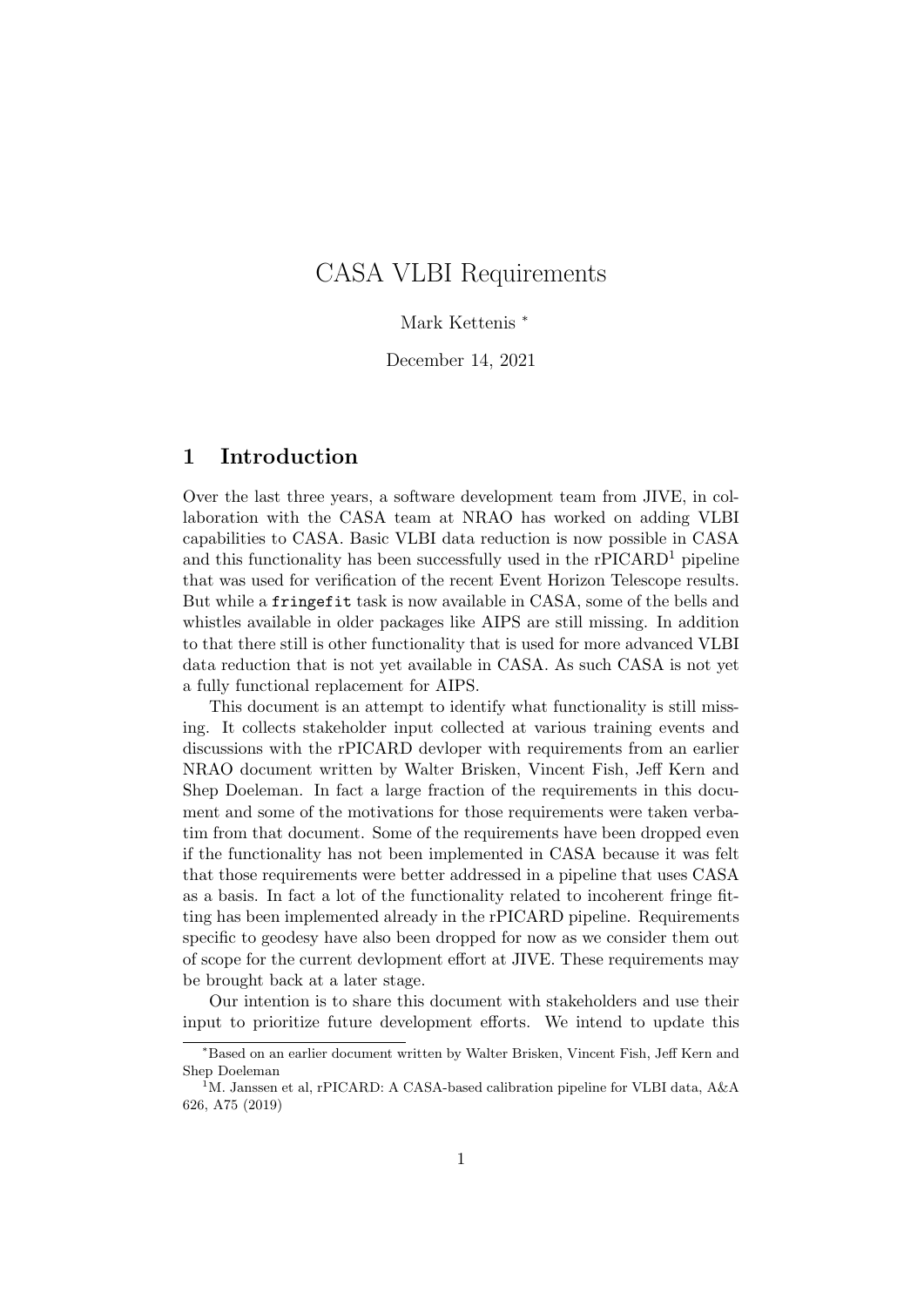document with that input.

## 2 Generic

This section identifies some requirements that are related to the general calibration infrastructure in CASA.

- 2.1 Interpolation during application of various calibration tables (including, but not limited to fringe fitting) should have the capability of respecting scan boundaries.
- 2.2 Completed for CASA 6.1.
- 2.3 Geometry-dependent calibration (parallactic angle, gaincurve, opacity, etc.) should use the POINTING.DIRECTION instead of FIELD.DELAY DIR / PHASE DIR / REFERENCE DIR.

Question: How does mean vs. apparent position factor into this?

Answer: These two coordinates only differ substantially when pointing near the horizon. For dish antennas the gain curves tend to be very flat at low elevations so this isn't important in that case. However for aperture arrays the effect may be considerable.

2.4 It shall be possibe to add intents to an existing Measurement Set.

## 3 Amplitude calibration

Amplitude (gain) calibration for VLBI is done quite differently from other types of arrays since typically there are no usable flux calibrators at VLBI resolution. In particular the traditional gain calibration method using the setjy task cannot be used for VLBI.

#### 3.1 System temperatures

3.1.1 It shall be possible to use gain constrained self calibration to solve (at least approximately, on bright sources) the appropriate gains on a specified set of antennas to work around cases where system temperature data is either not available or is not reliable for all antennas. The ANTUSE parameter in AIPS tasks CALIB is used for this purpose.

Note: selfcal is available in CASA but there is no equivalent of the ANTUSE parameter.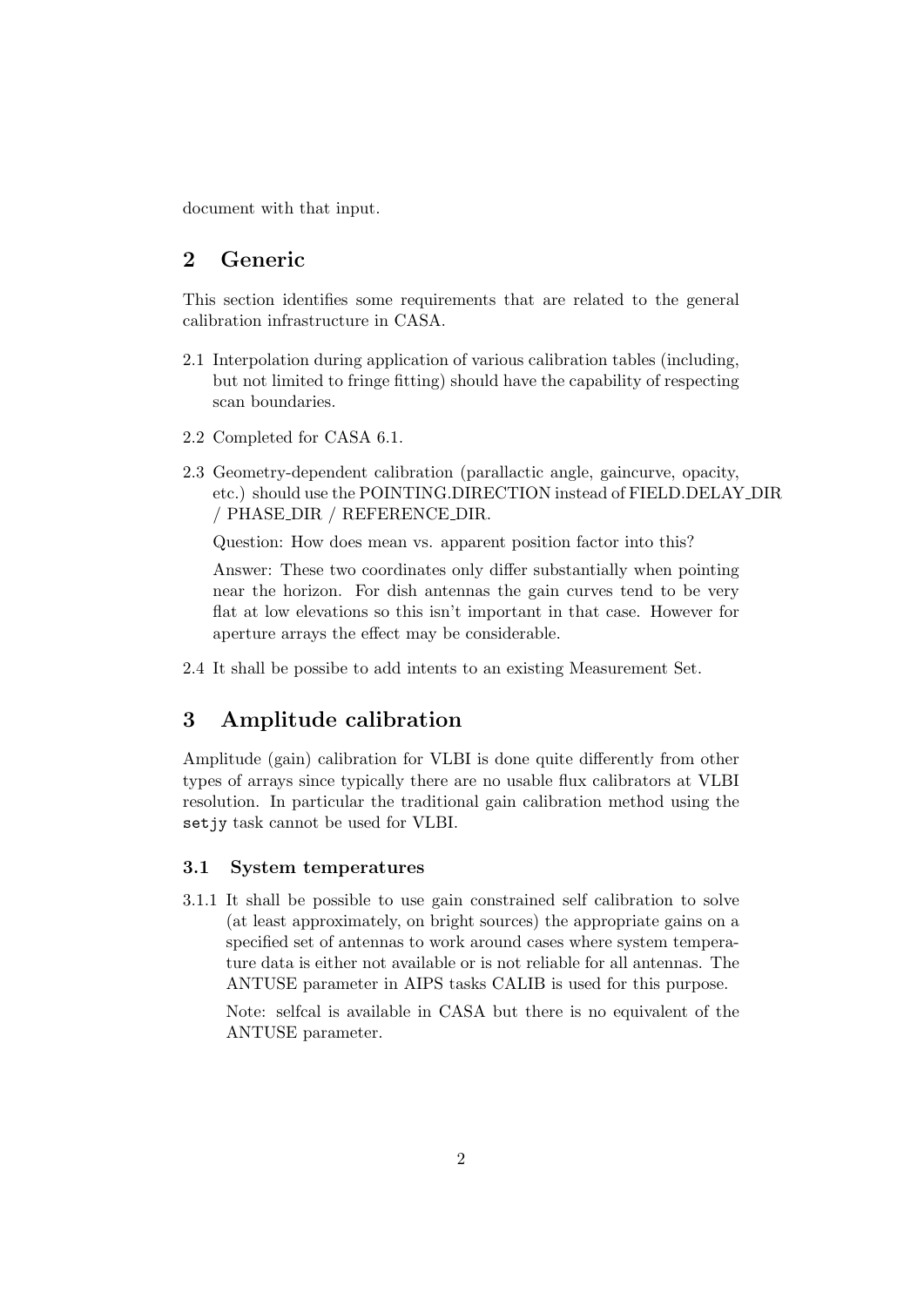#### 3.2 Opacity correction

3.2.1 It shall be possible to specify a zenith opacity.

Note: This may already be possible in gencal.

- 3.2.2 It shall be possible to use system temperature measurements made over a specified period as input to solve for zenith opacity.
- 3.2.2.1 For antennas with characterized spill-over and metrology data, the ground temperature should be estimated and removed before solving for zenith opacity.
- 3.2.2.2 It shall be possible to specify an elevation range for data to fit.
- 3.2.2.3 Both least squares and a robust fitting algorithm shall be available.
- 3.2.2.4 Given zenith opacity, possibly as a function of time, correction for opacity based on  $sec(z)$  shall be possible.

Note: This functionality is present in rPICARD. Integrating that code into CASA is probably desirable.

#### 3.3 Antenna gain

- 3.3.1 Completed for CASA 6.2
- 3.3.2 Completed for CASA 6.2
- 3.3.3 It should be possible to plot gain curves as function of elevation.
- 3.3.4 It should be possible to plot gain curves as function of time (following antenna pointing).

Note: There is a wish to support such a feature generally, plotting the calibration as a function of the relevant interpolation axes in the MS (time, freq). The option of plotting the calibration parameters or their effect (the elements of the Jones matrix) may be desirable.

Gain curves are now automatically imported when using the importfitsidi task when GAIN CURVE tables are present in FITS-IDI files. Helper scripts are available to create gain curve tables from text files in ANTAB/VLOG format. These scripts may not always work correctly for dual-band observing.

## 3.4 Decorrelation correction

3.4.1 Correlator averaging parameters, possibly as a function of baseline, should be stored with the visibility database.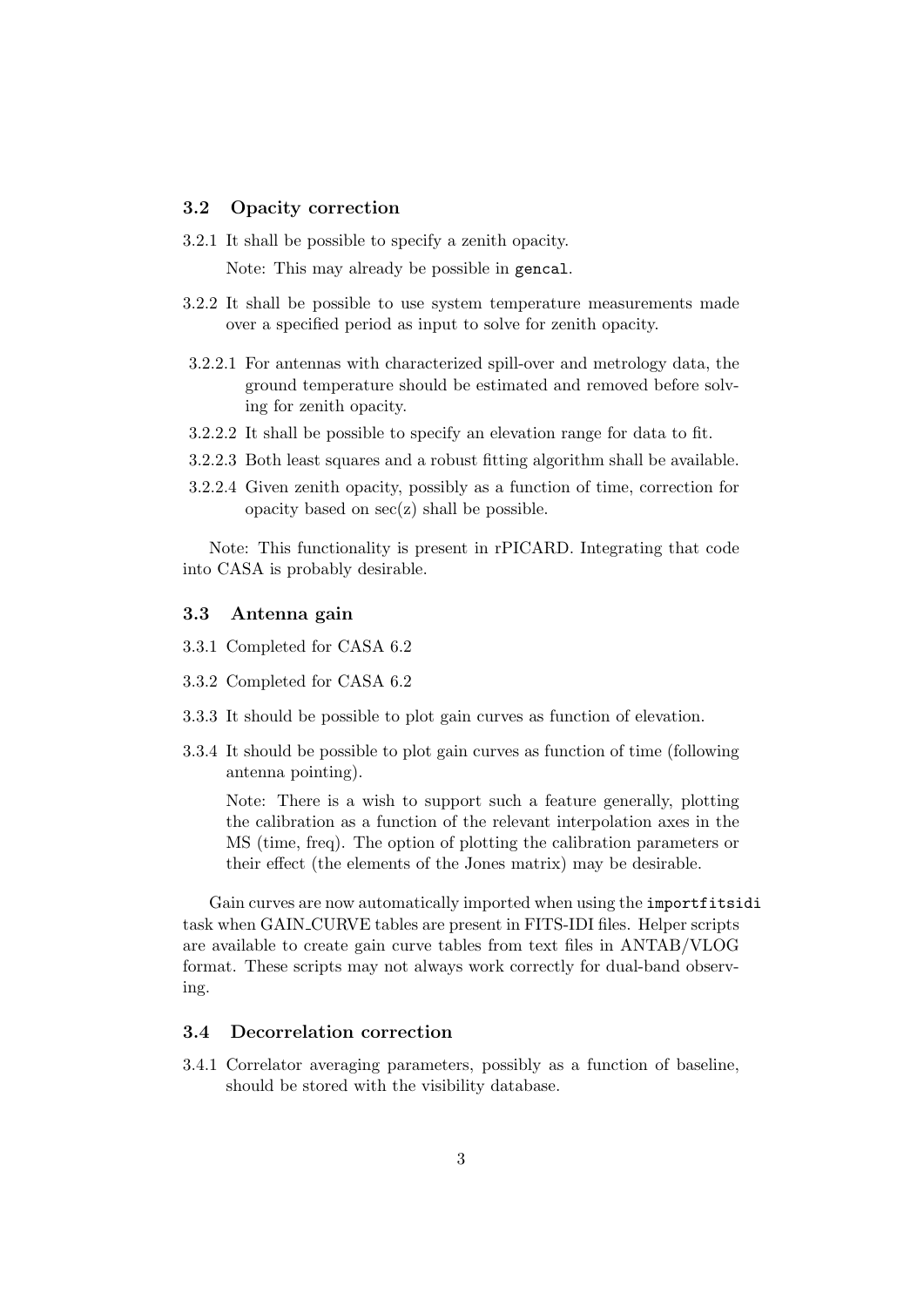- 3.4.2 It shall be possible to optionally correct for decorrelation without requiring an additional pass through the data (on-the-fly application).
- 3.4.3 This correction shall be based on the cumulative delay/rate calibrations being applied. This correlation should only be applied once as it can't be done properly in a cumulative fashion.

#### 3.5 Calibration editing

3.5.1 It shall be possible to manually edit input calibration data.

Note: The plotms and plotcal tasks already support manual flagging of calibration tables.

## 4 Pulse Cal data handling

Phase (or equivalently, pulse) calibration is a VLBI technique used to correct the sampled data for instrumental effects. For example, in geodesy one would like the observations to measure the baseline delay to a fixed point on each antenna, typically the intersection of axes. However, the data are sampled on the ground after passing through cables, connectors, downconverters, and filters. By injecting a series of pulses as close to the front end as is practical, a series of tones is produced in the frequency domain, which can be used to solve for both delay and phase effects between the front end and the samplers.

For example, in the broadband system used for the NASA Space Geodesy Program, pulses are injected at a 5MHz rate, producing tones (or rails) at 5MHz intervals. These tones are extracted in the correlation software and written to a calibration file that accompanies the visibility data, one per antenna. The phase cal data consist of triplets of frequency, amplitude, and phase, tabulated every second.

The fringe-fitting software (e.g., HOPS FOURFIT) finds via FFT the best-fit line of phase as a function of frequency, using all of the tones in a channel or any desired subset thereof (in the case where known RFI corrupts tones). The slope determines a delay, which is then differenced on the baseline and applied to the complex visibility data. The visibilities are also adjusted by the differential phase (at mid-band) of the two fits.

This process allows data that have passed through different anti-aliasing filters and samplers to be registered with one another, thus allowing phasecoherent delay solutions across multiple wide IFs. This technique has been applied with success to group delay extraction over a frequency span of about 6 GHz.

The comb frequency structure causes ambiguities in measured delay; any delay measurement solely determined by a comb with frequency interval Q can only determine delay modulo 1/Q. Resolution of this ambiguity can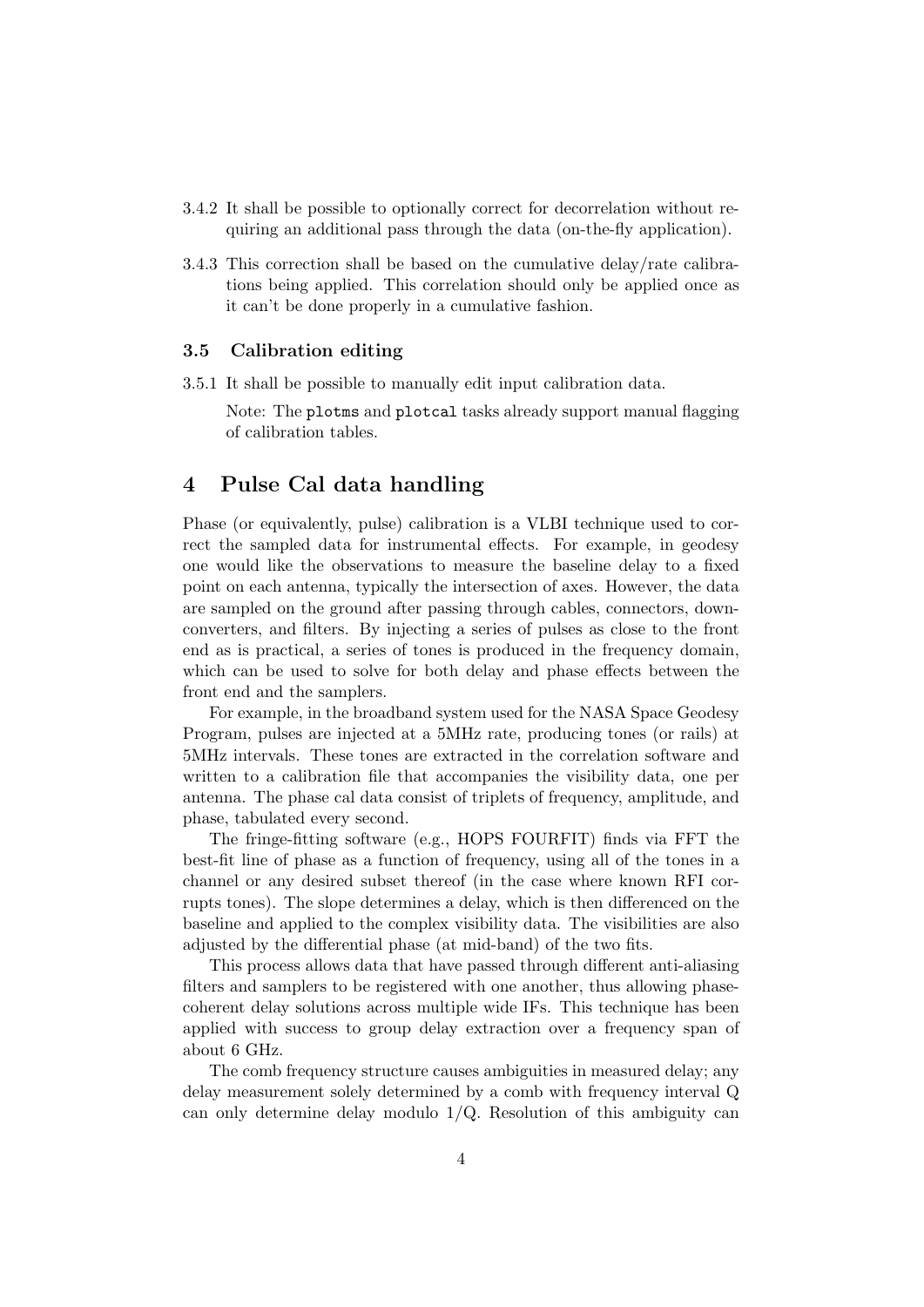come from fringe fitting some data. Usually only a very small amount of data for an entire experiment is required as delays typically don't change by more than 10s of nanoseconds and the ambiguities are typically 200 or 1000 nanoseconds. Continuity of delay through time can be used to extend the period of ambiguity resolution.

## 4.1 Data Structure

4.1.1 Import of Pulse Cal data shall be supported

- 4.1.1.1 Pulse cal data attached to a FITS file shall be importable.
- 4.1.1.2 Each pulse cal measurement contains a real and imaginary value and the time interval corresponding to that measurement.
- 4.1.1.3 A pulse cal set is the collection of all pulse cal measurements made over one time interval at one antenna.
- 4.1.2 Between 0 and B+1 pulse cal tones per sub-band must be supported where B is sub-band bandwidth in MHz.
- 4.1.3 A cadence as fast as one pulse cal set per visibility integration time should be supported.

Note: This requirement contradicts the example system given above and probably needs to be changed. Maybe "faster than one pulse cal set per visibility"?

- 4.1.4 Time averaged pulse cal data should be supported; averaging intervals may be integer multiples of the visibility integration time or not.
- 4.1.5 An optional "cable cal" value, containing an additional instrumental delay correction, should be handled along with pulse cal data.
- 4.1.6 Different antennas may have different pulse cal intervals and/or number of tones.
- 4.1.7 Single precision floating point is sufficient for the real and imaginary parts of each pulse cal measurement; time should be accurately representable to at least 1ms.

## 4.2 Pulse Cal Data Selection

- 4.2.1 It should be possible to plot a time series of pulse cal amplitude or phase as a function of time for a selection of tones. Similarly the cablecal values should be plottable.
- 4.2.2 It should be possible to view the amplitude or phase of the time series of a pulse cal set as a raster image.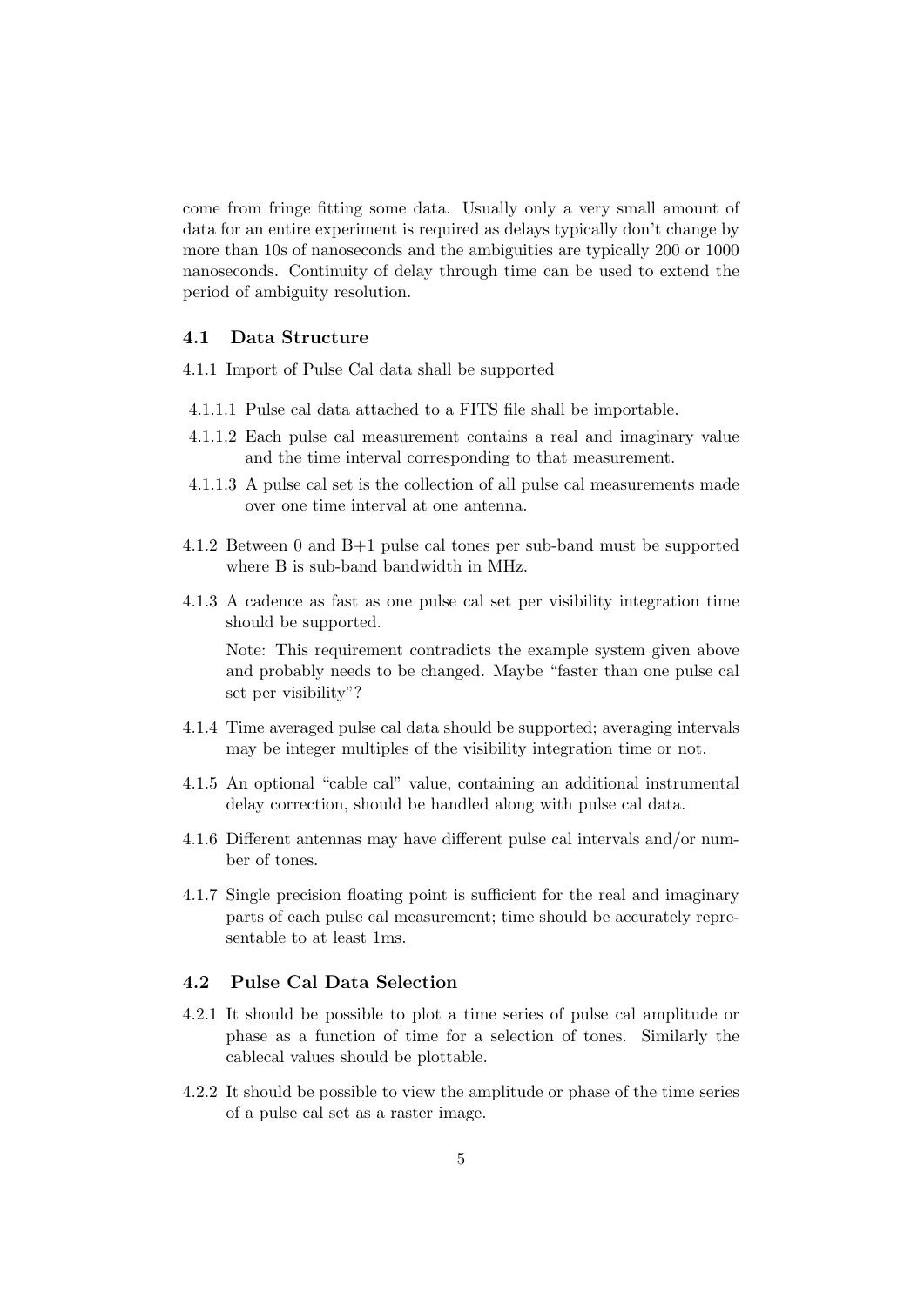4.2.3 It should be possible to flag certain pulse cal values based on a priori information or interactive editing processing; flagged values should be ignored in computations involving the pulse cal data.

#### 4.3 Calculations to perform

- 4.3.1 It shall be possible to determine the delay as a function of time based on the Pulse Cal data.
- 4.3.1.1 Solutions should be determined separately for each antenna and separately for each spectral window.
- 4.3.1.2 It shall be possible to determine a single delay value from multiple subbands.
- 4.3.2 In cases where cable cal data is present there should be the option to include the cable cal correction in the computed delay.
- 4.3.3 The determined delays should be stored in a table that can be further edited and applied as necessary.
- 4.3.4 It shall be possible to time average pulse cal values.
- 4.3.5 It shall be possible to form a bandpass calibration table based on pulse cal sets.
- 4.3.6 It shall be possible to form a gain calibration table by extracting the amplitude and/or phase of a single tone of each spectral window.
- 4.3.7 It shall be possible to use fringe-fit determined delays to resolve pulse cal delay ambiguities.

Note: This has been partly prototyped in Python by Des Small.

## 5 Fringe fitting

#### 5.1 General Delay Fitting Requirements

- 5.1.1 It shall be possible to determine and correct cross-polarized delays and phases.
- 5.1.1.1 Completed for CASA 6.1
- 5.1.1.2 Completed for CASA 6.1
- 5.1.2 Completed for CASA 6.2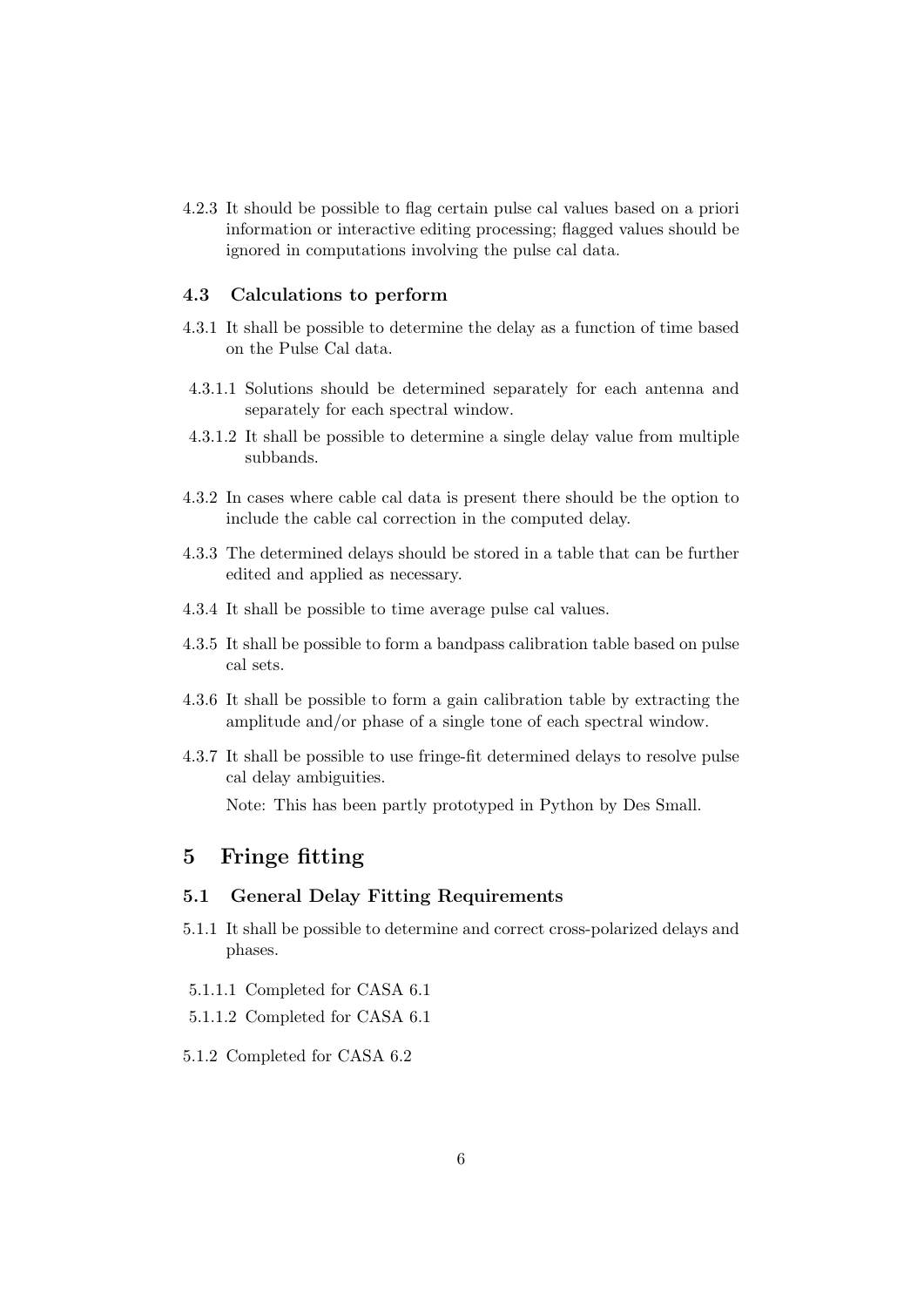#### 5.2 Modes of operation

Additonal modes of operation shall be implemented for the fringefit task.

- 5.2.1 It shall be possible to overlap time ranges by a specified amount (see the SOLSUB parameter for AIPS task FRING).
- 5.2.2 In cases where the cadence does not evenly span the data valid period of a scan an intelligent algorithm to shift the intervals shall be invoked.
- 5.2.3 It shall be possible for delay and rate windows, both center and width, to be specified by the user on a per-antenna basis.
- 5.2.4 It should be possible to smooth calibration solutions obtained using the CASA fringefit task.
- 5.2.4.1 It should be possible to smooth parameters of these solutions (phase, delay, rate) individually.
- 5.2.5 It should be possible to combine data by correlation products prior to determination of the delay paramters.

Question: Should this combine just the parallel hands? Stacking crosshands could be helpful when working on data with poor polarization leakage. Should this be a simple stacking or is this better done as a simultaneous fit? The goal here is additional S/N and Walter Brisken suggests averaging visibilities across polarisations.

- 5.2.6 It shall be possible to use alternative weighting schemes in the CASA fringefit task (see the WEIGHTIT parameter for AIPS task FRING). At least the standard weighting by  $1/\sigma^2$ , weighting by  $1/\sigma$  and no weighting (weighting by 1) shall be supported.
- 5.2.7 It shall be possible to use baseline stacking techniques to assist fringe detection.
- 5.2.8 It shall be possible to combine spectral windows (in order to do a multi-band fit) even if there are large gaps (in frequency) between spectral windows.
- 5.2.9 It shall be possible to combine spectral windows even if the channels of different spectral windows do not align on a single frequency grid. Note: A possible approach has been prototyped in Python by Des Small.
- 5.2.10 An implementation of Fringe-rate mapping shall be provided.

Note: This is required for maser sources where it is hard/impossible to get a good starting postion. The algorithm implemented in AIPS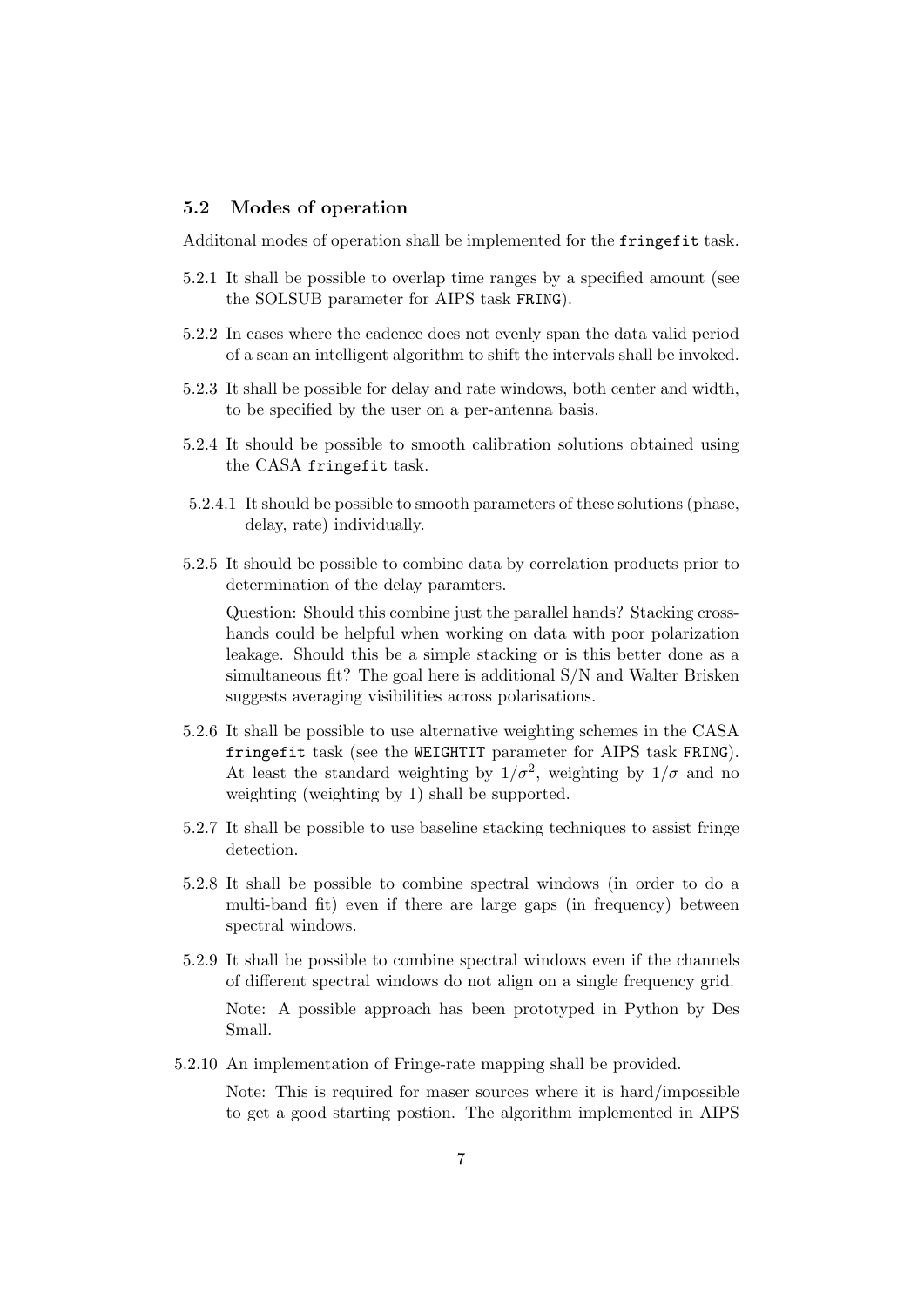is sufficient but cumbersome to use. More advanced algorithms exists but may be out of scope.

## 6 Polarization

The following requirements relate to the handling of data correlated with full polarization (i.e., all 4 polarization products).

### 6.1 Polatization calibration

6.1.1 It must be possible to determine and correct for antenna polarization leakages including using resolved polarization calibrators.

Note: Prototype implementation exists (by Ivan Marti-Vidal) in (mostly) Python.

6.1.2 Completed for CASA 6.4.

## 6.2 Calibration

- 6.2.1 It shall be possible to transfer delay calibration information across polarizations to increase coherence time:
- 6.2.1.1 It shall be possible to use fringe solutions in one polarization (e.g., RR) to assist in fringe detection in another polarization (e.g., RL) via baseline stacking techniques.
- 6.2.1.2 It shall be possible to use the visibility phases as a function of time on a baseline in one polarization to attempt to extend the coherence time in another polarization.

## 7 Model accountability and manipulation

Note: The original introduction here sketched an ambition to implement geodetic capabilities into CASA to allow absolute astrometry. This is not the ambition of the current work that is being done. However some of these aspects are relevant for good relative astrometry support as well.

#### 7.1 Delay model propagation

- 7.1.1 Throughout processing the delay model shall be stored in conjunction with the data, further the delay model shall be kept consistent with the current state of the data.
- 7.1.2 Delay model versioning must be maintained even after splitting and recombining measurement sets.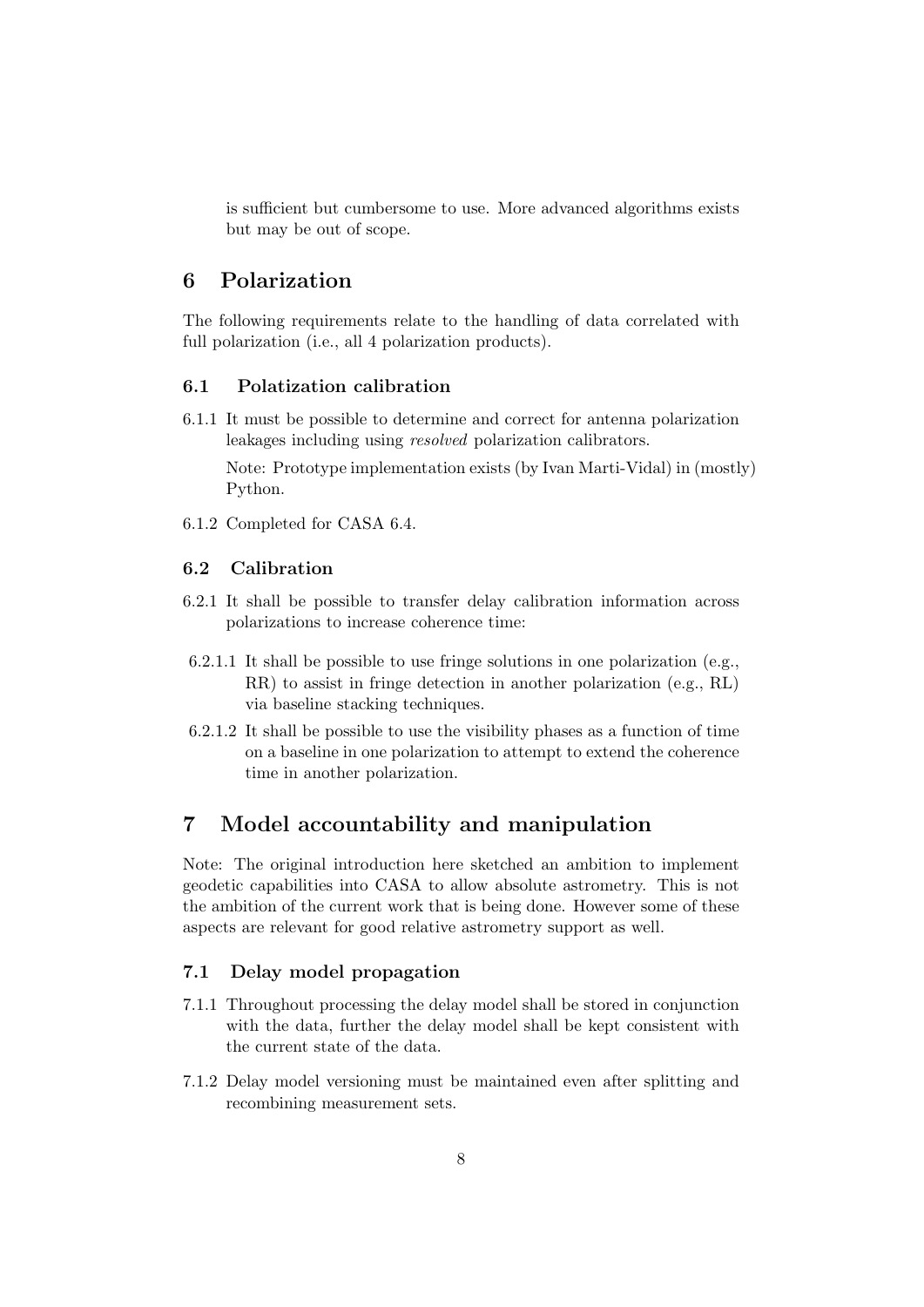- 7.1.3 Throughout processing delays shall be represented to at least1 femtosecond resolution.
- 7.1.4 It shall be possible to maintain separation of delay effects (i.e., vacuum propagation, atmospheric terms, etc.) within the delay model.
- 7.1.5 It must be possible to store the delay model as a polynomial spline. Polynomials with up to 6 terms must be supported. The interval of validity of a specific polynomial must be stored and can range from 1 second to 1 hour. A given polynomial must be identified with a particular source.
- 7.1.6 The delay model used during correlation shall be imported with the visibility data..
- 7.1.7 All calibrations containing a delay shall modify the delay model table to ensure consistence with the data, in particular the total delay shall be unchanged.
- 7.1.8 During any operation where a new visibility database is formed, a delay model table consistent with the state of the new database shall be written

Note: Some of these requirements are not compatible with the way CASA operates and/or fundamental design principles of the MeasurementSet. It is not unlikely that these requirements will need adjustment. These requirements are maintained for now as some of them will be needed to implement calibrations mentioned in the next section.

### 7.2 Delay model adjustments

Earth Orientation Parameters (EOPs) are used to describe the orientation and spin phase of the earth relative to a standard model of a uniformly spinning orb. The deviations from uniform motion are unpredictable as they are largely driven by transfer of angular momentum between the earth's crust, the oceans, atmosphere and earth core. Typically final best estimates for the EOPs are only available a week or two after observation, which may be after correlation.

7.2.1 It shall be possible to apply delay corrections to the data with improved EOPs<sup>2</sup>.

Note: Current thinking is that it would be better to recalculate the model using updated EOPs instead of attempting to do a differential correction based on the difference in EOPs

<sup>&</sup>lt;sup>2</sup>The equivalent functionality is implemented in AIPS task CLCOR when using OPCODE  $=$  'EOPS'.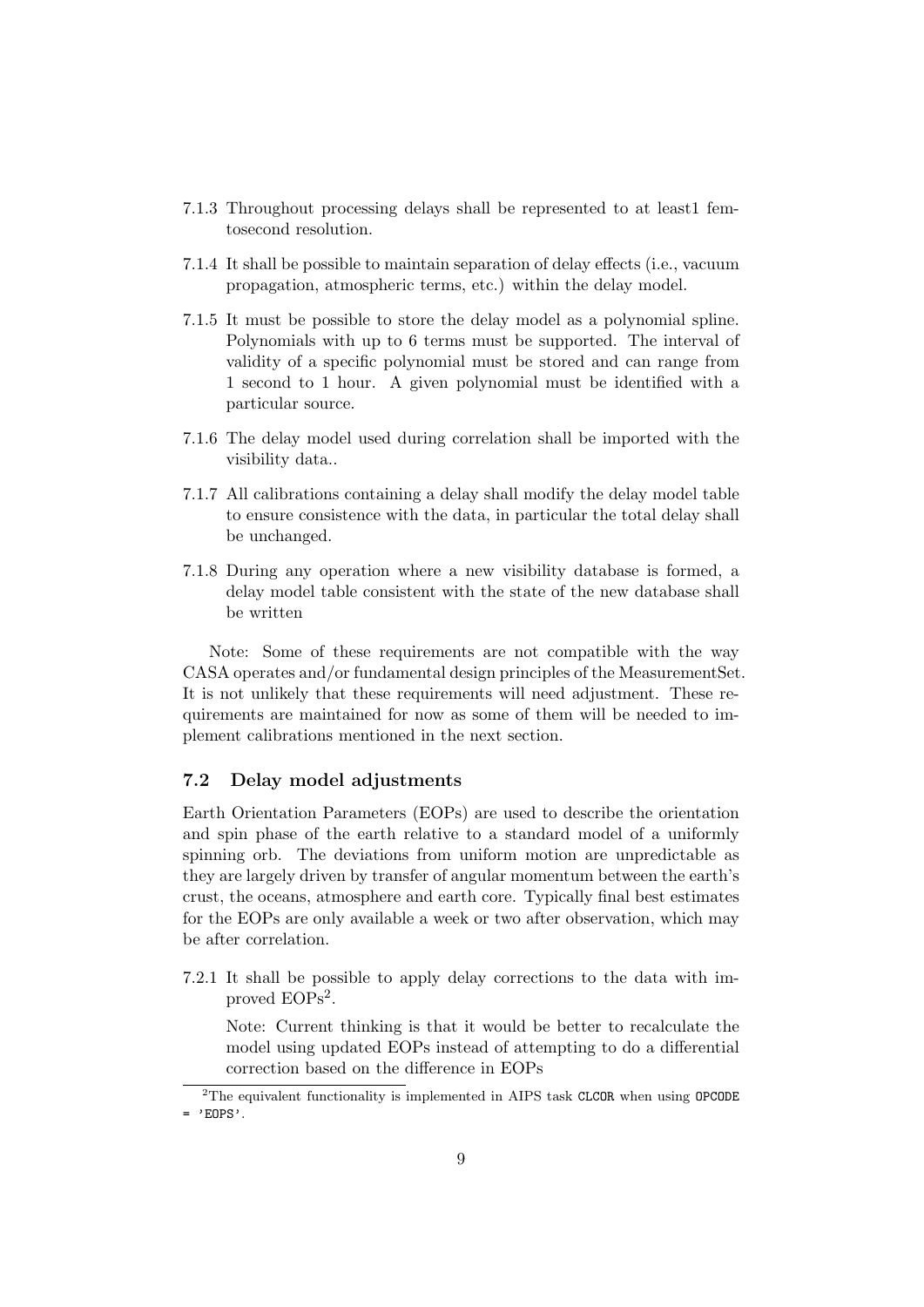7.2.2 A mechanism for automatically updating EOP data should be implemented.

Note: VLBI correlators tend to use a different EOP data product than the IERS EOPs that are already present in the CASA data repository.

- 7.2.3 Source position adjustment should be possible.
- 7.2.3.1 New source positions shall be specified in J2000 frame coordinates.
- 7.2.3.2 The applied correction shall produce phases equivalent to those that would come from. correlation with the new source coordinates.
- 7.2.3.3 The coordinates of the correlation center in the data set shall be updated.
- 7.2.3.4 The baseline vectors (U,V,Ws) shall be updated to be consistent with the new correlation center.
- 7.2.3.5 Source position corrections up to 1 arcminute should be supported.

Note: While this functionality is in principle implemented in the fixvis task, there is a strong suspicion that the underlying model calculations may not be accurate enough.

#### 7.3 Delay model replacement

7.3.1 It shall be possible to derive a delay correction from the difference between the current delay model table and an external delay model.

## 8 Miscellaneous requirements

#### 8.1 Ionospheric Correction

- 8.1.1 It shall be possible to derive a dispersive delay calibration table from external ionosphere data. (Equivalent to AIPS task TECOR)
- 8.1.2 External ionosphere data in IONEX format should be downloaded on demand from cddis.gsfc.nasa.gov. (For reference implementation, see AIPS task TECOR)

## A Completed Requirements

#### A.1 Generic

A.1.1 Visibility data should be flagged in a polarization-independent fashion if desired by the user (currently CASA flags all polarization products if one of them ends up being explicitly or implicitly flagged). (was 2.2, completed for CASA 6.1)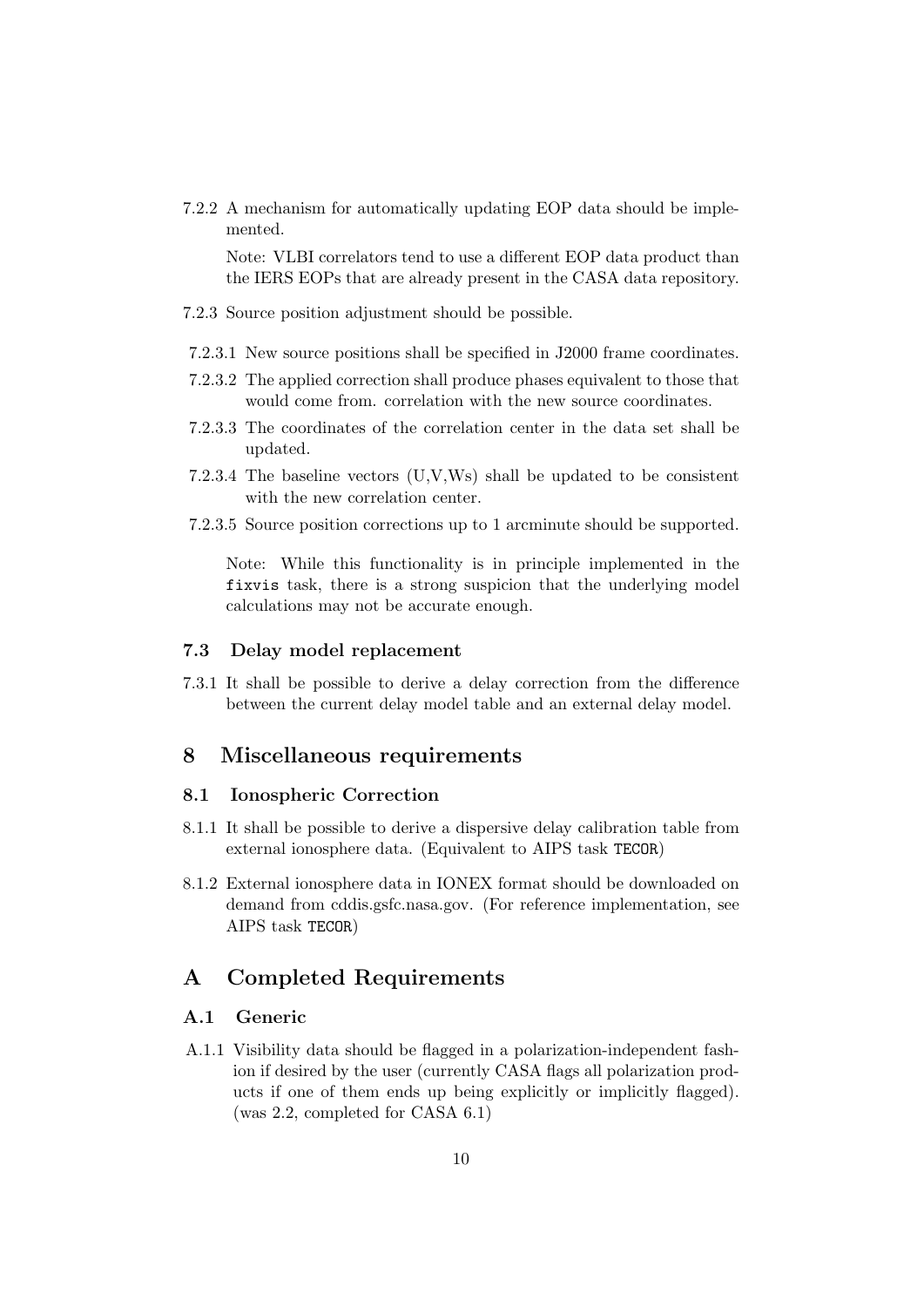#### A.2 Amplitude calibration

#### A.2.1 Autocorrelation corrections

- A.2.1.1 A facility to divide cross-correlation values by the geometric mean of the associated and time-coincident autocorrelations is required. Note: implemented by accor.
- A.2.1.2 A mechanism to plot the time variability of sub-band average autocorrelations would be useful.

Note plotms can do this already.

#### A.2.2 System temperature

A.2.2.1 System temperature tables imported with visibility data shall be able to be applied to the data and weights.

Note: implemented in gaincal.

A.2.2.2 It should be possible to import system temperature data in the standard "TSM" format (See AIPS task ANTAB)

> Note: CASA expects this data to be present in the SYSTEM TEMPERATURE table of the FITS-IDI file upon import. Tools exist to append this data to the FITS-IDI file. These tools accept both "standard" AIPS ANTAB format and VLBA VLOG format.

#### A.2.3 Antenna gain

- A.2.3.1 Elevation gain curve tables naturally imported with visibility data should be usable. (was 3.3.1, completed for CASA 6.2)
- A.2.3.2 Application of different elevation gain curves on different sub-bands should be supported. This is especially important in cases where dual-band observing (e.g., S- band and X-band simultaneously) is employed. (was 3.3.2, completed for CASA 6.2)

Note: This can already be done in CASA because gain curves are realized and resolved per spectral window. There may be ambiguities that need to be resolved though.

#### A.2.4 Digital corrections

A.2.4.1 It shall be possible to apply the Van Vleck (and its  $> 1$ -bit equivalents) to the visibility data.

Note: implemented in importfitsidi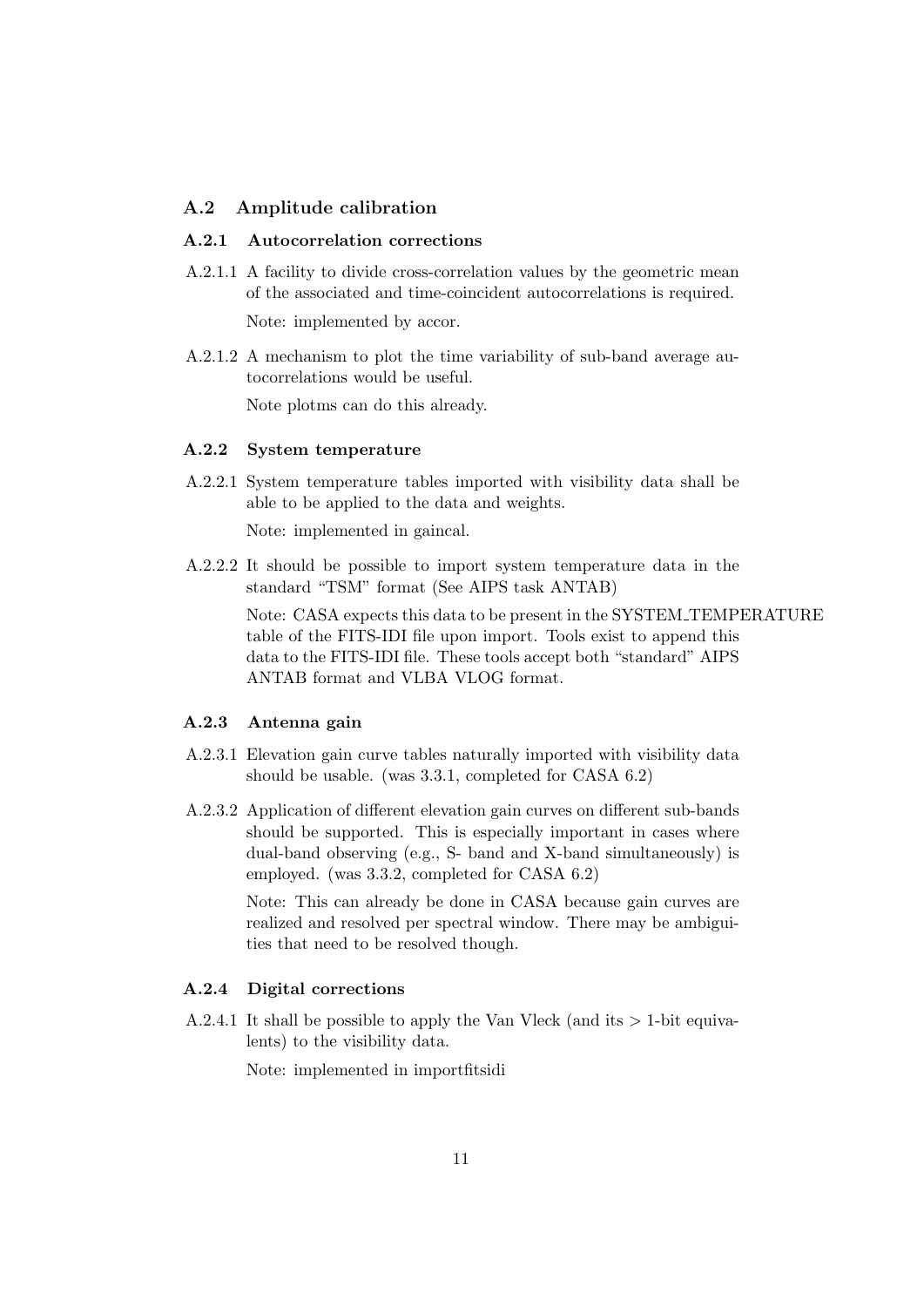### A.3 Fringe Fitting

#### A.3.1 General Delay Fitting Requirements

A.3.1.1 It shall be possible to determine singleband delay, multiband delay, and rate solutions on a single baseline.

> Note: While this requirement is met, more work may be necessary to make its use practical as HOPS-style baseline-based fringe fitting isn't fully implemented.

A.3.1.2 It shall be possible to determine global antenna-based single-band delay, multiband delay, and rate solutions on an array of baselines or subset thereof.

Note: implemented in fringefit.

- A.3.1.3 It shall be possible to include in the fit a dispersive multi-band delay component proportional to  $1/\nu^2$ . This is relevant for ionospheric calibration. (was 5.1.1.1, completed for CASA 6.1)
- A.3.1.4 It shall be possible to solve for any combination of delay, dispersive delay, rate and phase, where unsolved parameters are assumed to be zero. This should include the possibility to solve for rate if only a single frequency channel is present. (was 5.1.1.2, completed for CASA 6.1)

Note: This is different than zeroing solutions after solving.

Note: Des is of the opinion that excluding the phase makes no sense.

A.3.1.5 It shall be possible to plot fringefit solutions using the plotms task. (was 5.1.2, completed for CASA 6.2)

#### A.3.2 Selection

Note: Full power of CASA's data selection interface is availabe in fringeit.

#### A.4 Modes of operation

A.4.0.1 It must be possible to specify a source model for fringe fitting.

Note: Generic CASA mechanism to divide out a model is available in fringefit.

A.4.0.2 It must be possible to specify a desired solution cadence (equivalent to the SOLINT parameter in the AIPS task FRING).

Note: implemented by the solint parameter in fringefit.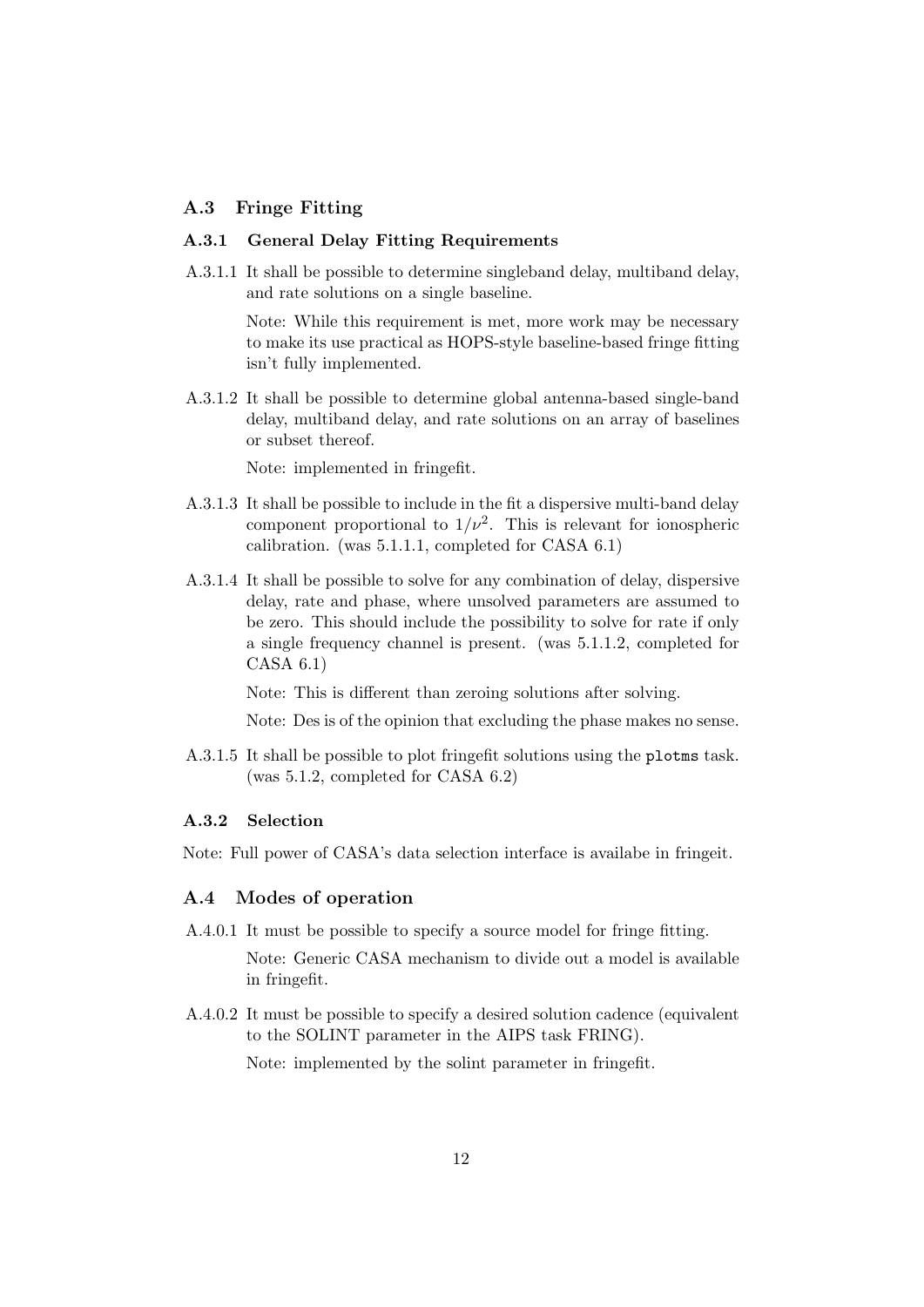A.4.0.3 It must be possible to request a single fringe solution on each and every scan.

Note: implemented in fringefit though generic CASA data selection.

A.4.0.4 It must be possible to request fringe solutions spanning more than one scan.

Note: implemented in fringefit though generic CASA data selection.

A.4.0.5 It should be possible to combine data by IF and/or polarization prior to determination of the delay paramters.

Note: implemented in fringefit through generic CASA calibration infrastructure. Not sure if/how combining by polarization works.

A.4.0.6 It shall be possible for the user to specify delay and rate windows in which to search.

Note: Implemented in fringefit, but parameters are not per-antenna.

A.4.0.7 It must be possible for the user to specify the minimum SNR of acceptable solutions with a sensible default value.

Note: Implemented in fringefit.

### A.5 Polarization

#### A.5.1 Polarization Calibration

A.5.1.1 It must be possible to correct observed visibility phases for field rotation angle (parallactic angle and elevation angle) effects.

> Note: Implemented through parang parameter in various calibration tasks. Support for Nasmyth mounts has been implemented. X-Y mount still missing.

A.5.1.2 It must be possible to apply the (co)-parallactic angle correction for X-Y mounts. This is necessary to support calibration of data that includes the Hobart 26m antenna which is part of the Australian Long Baseline Array (LBA).

#### A.5.2 Polarization Plotting

Note: Implemented in plotms.

## A.5.3 Polarization Basis Conversion

Note: Implemented in Ivan Mart-Vidal's polconvert package.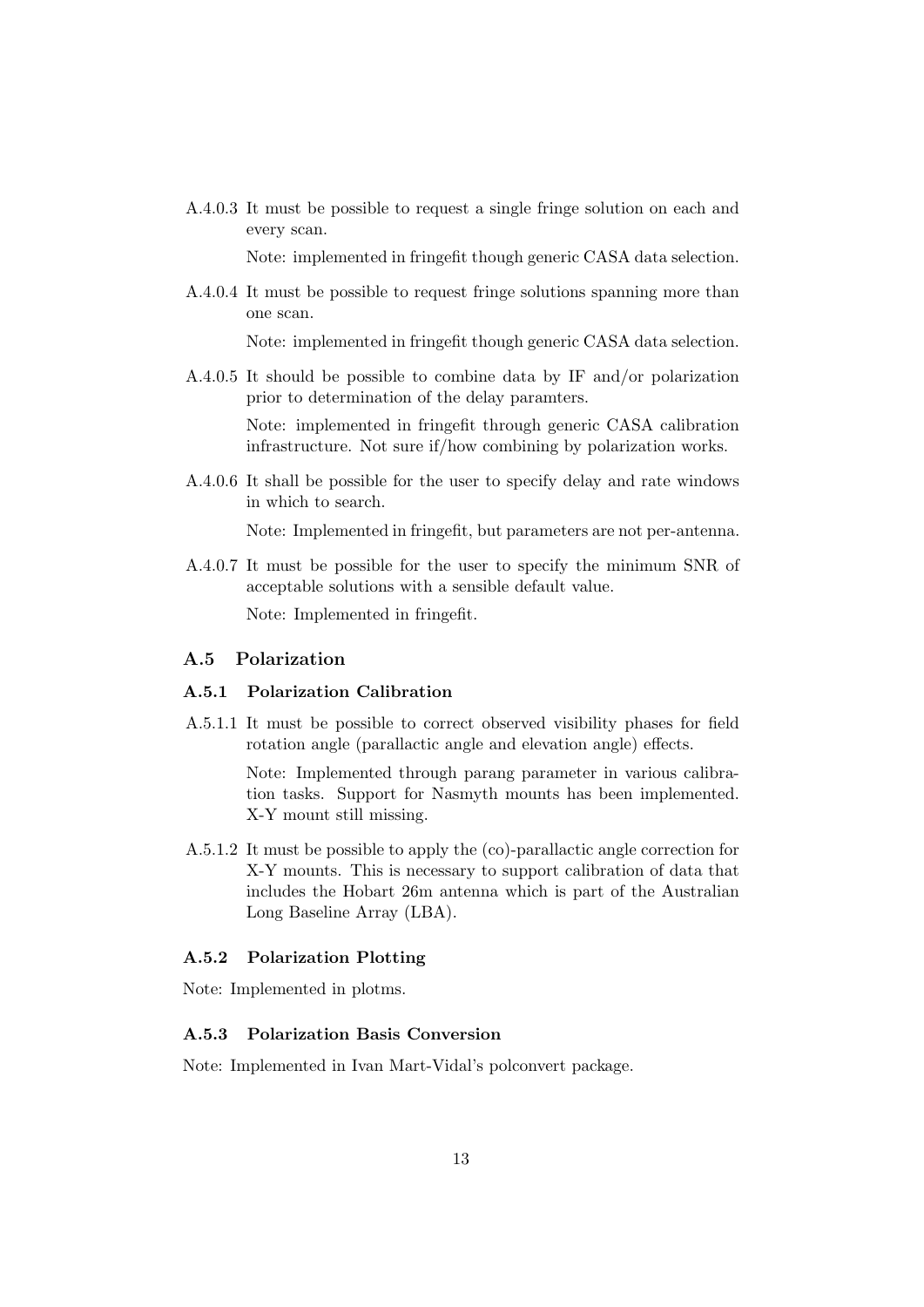#### A.6 Model accountability and manipulation

#### A.6.1 Delay model adjustments

A.6.1.1 It shall be possible to correct for antenna position errors.

Note: Implemented in the gencal task.

- A.6.1.1.1 New antenna position shall be specified as new ITRF frame coordinates for one or more antennas.
- A.6.1.1.2 Antenna position corrections up to 10 meters should be supported.
- A.6.1.1.3 The antenna position as reported in the antenna table shall be updated. Question: Are the positions actually updated?
- A.6.1.2 Manual delay and rate adjustment shall be supported Note: This is certainly possible by creating calibration tables using the Python interfaces. Support in the gencal task may be desirable.

#### A.7 Data export

#### A.7.1 Data

- A.7.1.1 It shall be possible to export data in AIPS FITS (UVFITS) format. Note: Implemented in exportuvfits.
- A.7.1.2 It should be possible to export data in a well-defined text format. Note: CASA tables can be written out into text format using a python interface.

#### A.7.2 Calibration

A.7.2.1 It should be possible to export calibration information in a welldefined text format.

## B Dropped Requirements

#### B.1 Data Import

## B.1.1 Data selection

B.1.1 Selection during import shall be supported. Where appropraite data selection should apply to calibration tables as well as visibility data.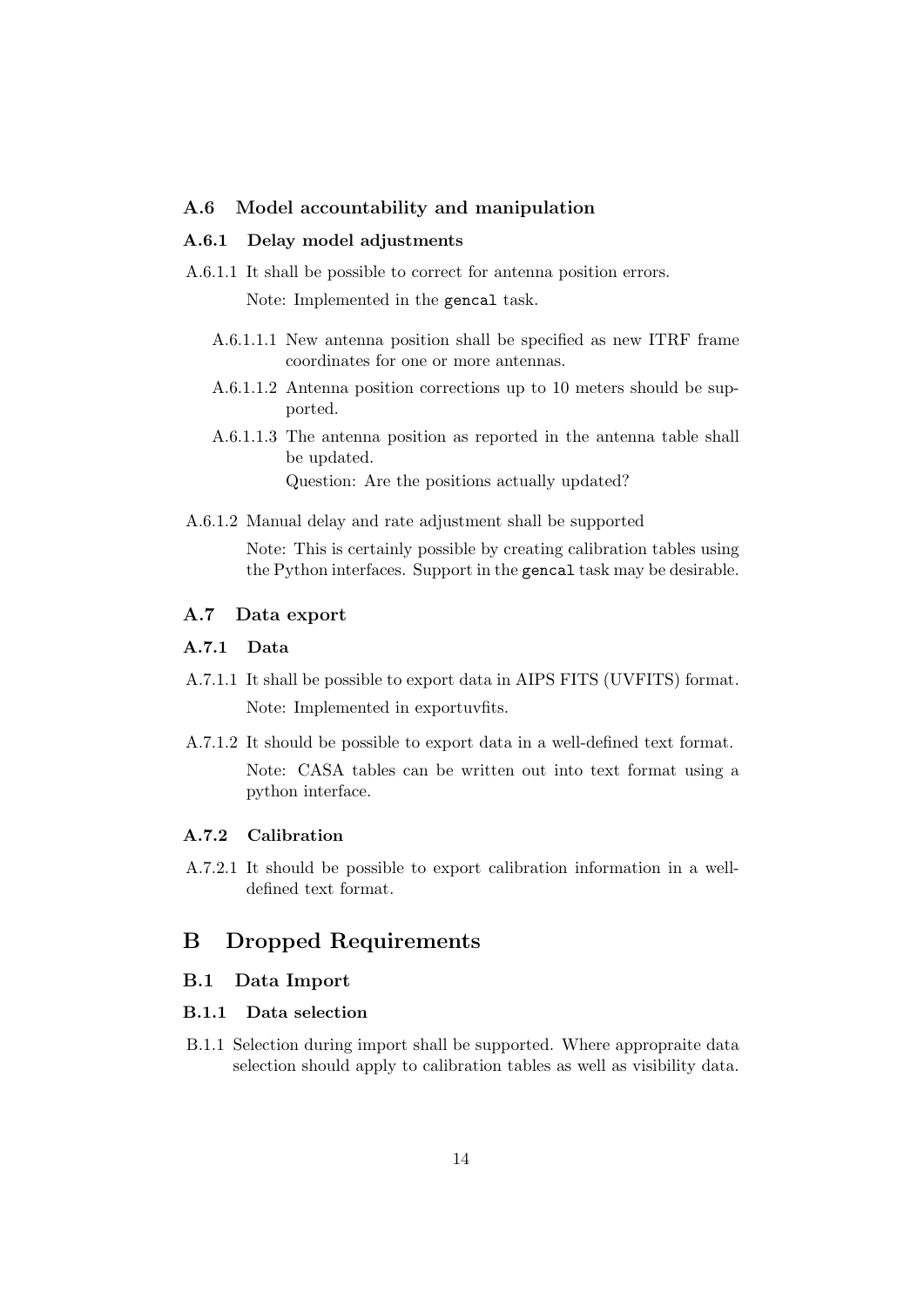Rationale: Data selection during import is not something that CASA supports in general (with the exception of selecting scans in importasdm). CASA has powerfull tools for data selection at various other stages. For example, the mstransform task can be used to create a Measurement Set based on a subset of the data.

B.1.2 Precision and data dimensions

Rationale: CASA meets all these requirements, although subarray support is largely implicit.

### B.2 Amplitude calibration

#### B.2.1 Primary beam correction

- B.2.1.1 A correction for the antenna primary beam based on the vector offset between the antenna pointing center and the correlator phase center shall be possible.
- B.2.1.2 It should be possible to correct for the primary beam without detailed user input, either through built in models or through automated download.
- B.2.1.3 It should be possible for a user to supply a detailed primary beam model tabulated in two dimensions.
- B.2.1.4 It should be possible for a user to supply a simple radial polynomial model.
- B.2.1.5 Primary beam corrections for phased arrays shall be possible.
	- B.2.1.5.1 Input parameters describing a general elliptical Bessel or Gaussian zenith beam shall be supported.
	- B.2.1.5.2 This zenith beam shall be appropriately stretched as a function of time to account for fore-shortening of the array as seen by the source.
	- B.2.1.5.3 The beam parameters should be scaled in angle with observing wavelength during application.

Note: This is probably best implemented in a pipeline such as rPICARD based on the building blocks already provided by CASA.

### B.2.2 Autocorrelation template fitting

Was used in the past to measure antenna gains by comparing autocorrelation spectra on masters. Not clear if this is still used.